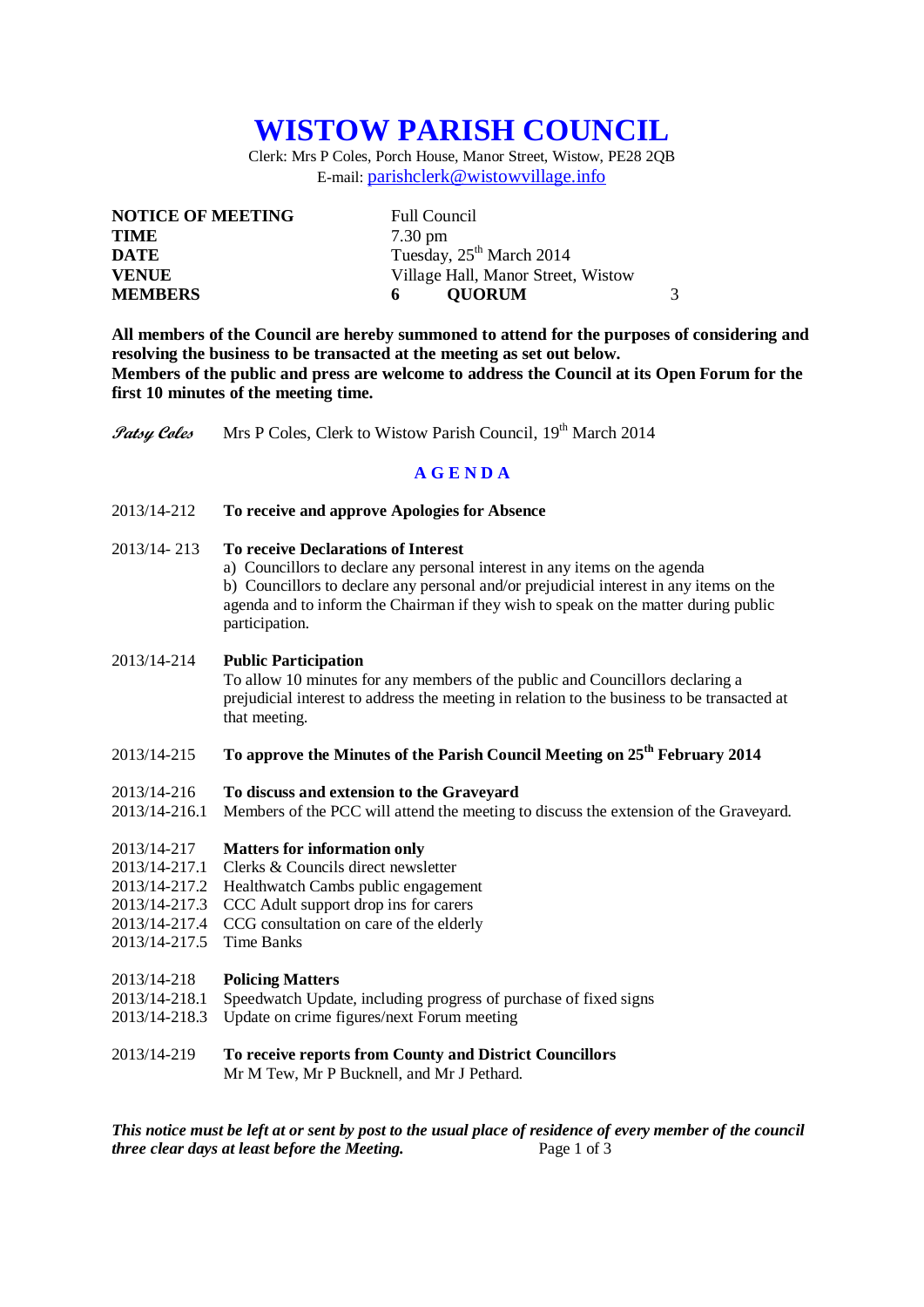Page 2

#### 2013/14-220 **Finance**

a) to approve the Financial Statement and cashflow for 2013/14 b) to approve payment of outstanding amounts :

| Jamie Telling, bus shelter                   | £1370.00 |
|----------------------------------------------|----------|
| Cambs Water, cemetery standpipe              | £ 14.30  |
| NetWorld Sports, goal nets                   | £ 66.20  |
| Cambs County Council, speedwatch signs       | £165.60  |
| Douglas Tonks, quarterly salary and expenses | £636.05  |

- c) Audit papers have been received and will be completed during April.
- d) A budget has been prepared for 2014/15 and needs to be approved
- e) Various financial briefings from NALC

#### 2013/14-221 **Correspondence**

- 2013/14-221.1 Receipt and thank you from Woodlands Centre at Hinchingbrooke Hospital
- 2013/14-221.2 Completion of Registration of Playing Field, now to be forwarded to FiT and HDC

#### 2013/14-222 **To consider any Planning Applications received**

2013/14-222.1 1400207FUL Replacement of two single up and over garage doors on outbuilding with single rolling door. Removal of central pier. Vine House, Church Street, Wistow 2013/14-222.2 Letter regarding redevelopment of Wyton Airfield.

# 2012/13-223 **Highway Warden's Report/Traffic Matters**

- $\overline{MV}$ AS purchase result of meeting and discussion of safety matters
- $2013/14-223.2$  Harris Lane,  $10^{th}$  March 2014, problem with walkers and speeding vehicle
- 2013/14-223.3 Any other traffic/road matters
- 2013/14-223.4 Highway Warden's position following Ms Robinson's resignation

#### 2013/14-224 **Maintenance Issues**

- 2013/14-224.1 Playground bins/hedges
- 2013/14-224.2 Street lighting, inventory and billing
- 2013/14-224.3 Playground rota/risk assessment forms, Mr Hodson February, Ms Robinson, March,
- April, Mr Carter.

#### 2013/14-225 **New Parish Councillor**

2013/14-225.1 Following Ms Robinson's resignation, HDC have been informed and a Vacancy notice posted on our board.

# 2013/14-226 **Open Meeting, 29th April, 2014**

2013/14-226.1 Reports need to be allocated for presentation at the Open Meeting.

## 2013/14-227 **Parish Plan Action Plan Working Parties Feedback and Updates**

- a- Litter Mr McInnes
- b- Countryside Mr Carter
- c- Village Hall Mr MacInness
- d Parish Plan Review Dr Farrar/Mr Bucknell/Mr Carter

#### 2013/14-228 **Items for the Wistow Warbler and Wistow Web site**.

To inform Mr Williams and Dr Farrar of relevant articles.

*This notice must be left at or sent by post to the usual place of residence of every member of the council three clear days at least before the Meeting.* Page 2 of 3